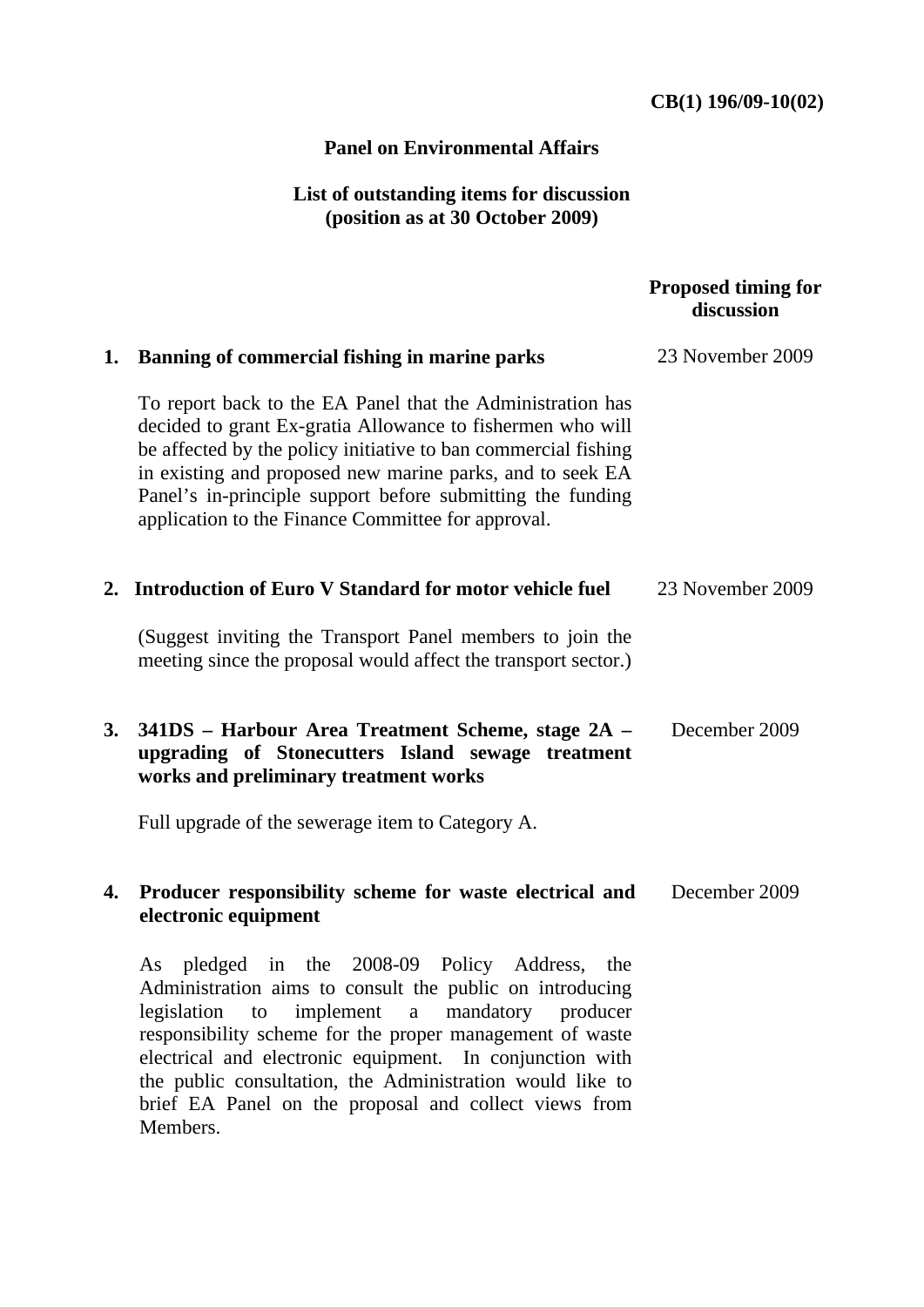|    |                                                                                                                                                                                                                                                                                                                                                                               | discussion                      |
|----|-------------------------------------------------------------------------------------------------------------------------------------------------------------------------------------------------------------------------------------------------------------------------------------------------------------------------------------------------------------------------------|---------------------------------|
| 5. | <b>Clinical Waste Control Scheme – Subsidiary Legislation</b><br>and Code of Practice under the Waste Disposal<br><b>Ordinance (Cap. 354)</b>                                                                                                                                                                                                                                 | January 2010                    |
|    | To introduce subsidiary legislation under the Waste Disposal<br>Ordinance (Cap. 354), namely, the Waste Disposal (Clinical<br>Waste) (General) Regulation and the Waste Disposal<br>(Charges for Disposal of Clinical Waste) Regulation, plus<br>two sets of Code of Practice on clinical waste management<br>for the implementation of the Clinical Waste Control<br>Scheme. |                                 |
|    | 6. Control the emission of non-road mobile sources                                                                                                                                                                                                                                                                                                                            | January 2010                    |
|    | To brief the Panel on the proposed control scheme when<br>rolling out the trade consultation.                                                                                                                                                                                                                                                                                 |                                 |
| 7. | Findings of the public consultation on the Air Quality<br><b>Objectives Review</b>                                                                                                                                                                                                                                                                                            | February 2010<br>(tentative)    |
|    | May need to consult members whether the findings should<br>be presented to the Panel or the Subcommittee on<br><b>Improving Air Quality</b>                                                                                                                                                                                                                                   |                                 |
| 8. | Update on the progress of the key initiatives in the<br>"Policy Framework for the Management of Municipal<br>Solid Waste (2005-2014)"                                                                                                                                                                                                                                         | March/April 2010                |
|    | Referral on recycling of waste glass materials arising from<br>the meeting between Duty Roster Members and the Ever<br>Green Association on 15 July 2009 (LC Paper Nos.<br>CB(1) 2476 and 2533/08-09).                                                                                                                                                                        |                                 |
| 9. | Control the emission of non-road mobile sources                                                                                                                                                                                                                                                                                                                               | Q1/Q2 2010                      |
|    | To report on the outcome of the trade consultation and<br>explain the way forward.                                                                                                                                                                                                                                                                                            | (tentative)                     |
|    | 10. Trial of local ferries using ultra low sulphur diesel                                                                                                                                                                                                                                                                                                                     | <b>July 2010</b><br>(tentative) |

To report on the findings of the trial.

 **Proposed timing for**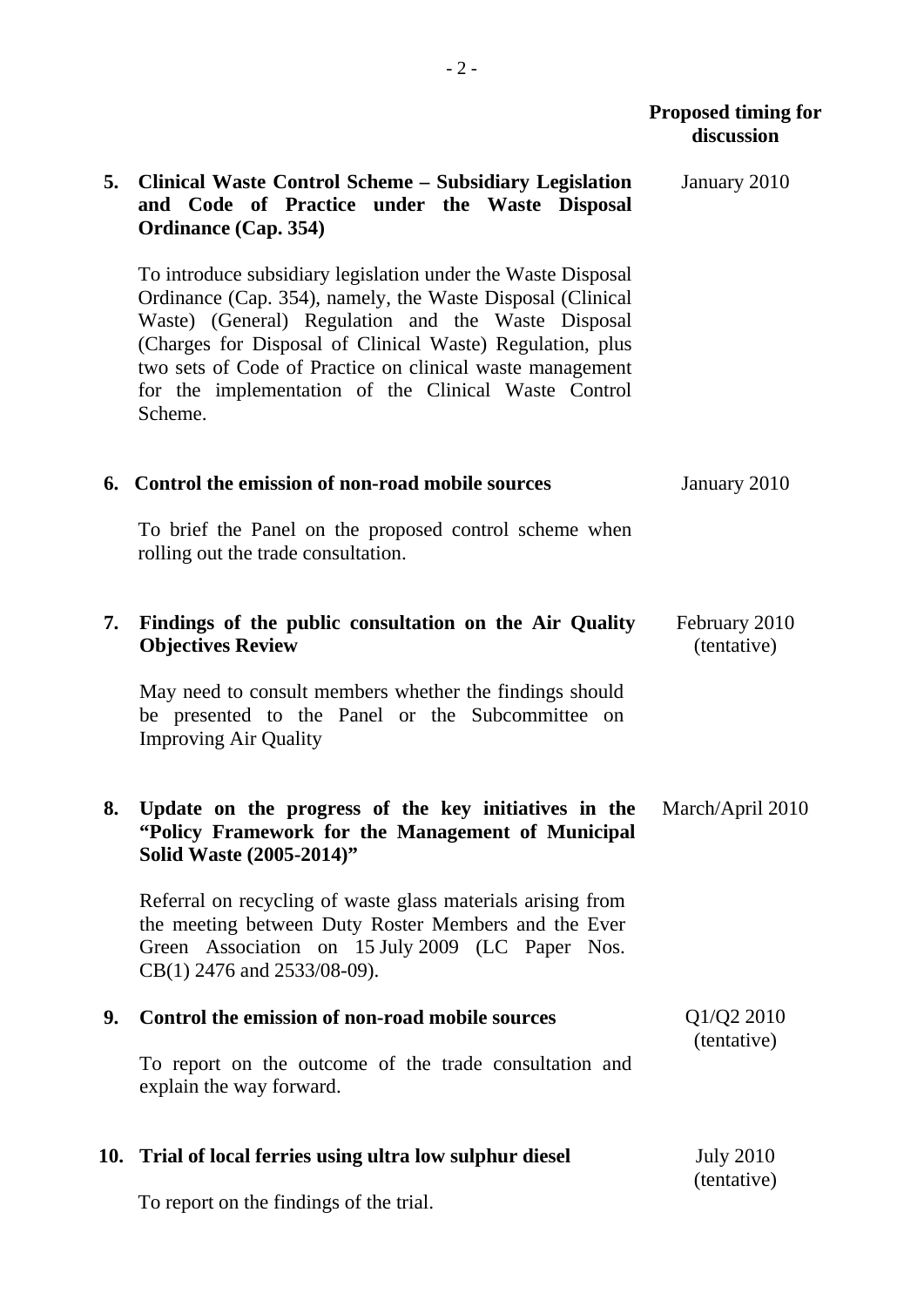|  |                                                                                                                                                                                                                                                                                       | <b>Proposed timing for</b><br>discussion |
|--|---------------------------------------------------------------------------------------------------------------------------------------------------------------------------------------------------------------------------------------------------------------------------------------|------------------------------------------|
|  | 11. 353DS - Outlying Islands sewerage, stage 2 - upgrading<br>of Mui Wo Village sewerage phase 2 and Mui Wo sewage<br>treatment works                                                                                                                                                 | To be confirmed                          |
|  | 12. Promoting green economy                                                                                                                                                                                                                                                           | To be confirmed                          |
|  | To follow up the motions on "Developing environmental<br>industries to create job opportunities", "Proactively<br>promoting waste recovery and recycling" and "Promoting<br>green economy", which were carried at the Council meetings<br>on 4 July 2007, 2 July 2008 and 6 May 2009. |                                          |
|  | 13. Measures to strengthen the control of emissions from<br>petrol and Liquefied Petroleum Gas vehicles                                                                                                                                                                               | To be confirmed                          |
|  | (Suggest inviting the Transport Panel members to join the<br>meeting since the proposal would affect the transport sector.)                                                                                                                                                           |                                          |
|  | 14. Excessive glare from external lightings                                                                                                                                                                                                                                           | Subject to the findings                  |
|  | Information note on "Light pollution and the regulation of<br>outdoor lighting in selected places" prepared by the<br>Research and Library Services Division (LC Paper No.<br>CB(1) 960/08-09).                                                                                       | of an on-going study                     |
|  | 15. Formulating a roadmap for a low carbon economy                                                                                                                                                                                                                                    | To be confirmed                          |
|  | To follow up the motion on "Formulating a roadmap for a<br>low carbon economy", which was carried at the Council<br>meeting on 26 November 2008.                                                                                                                                      |                                          |
|  | 16. Proposed legislative amendment to enhance the control<br>on illegal depositing of construction and demolition<br>materials                                                                                                                                                        | Q1/2010                                  |
|  | With a view to addressing the public concern on illegal<br>depositing of construction and demolition materials, the                                                                                                                                                                   |                                          |

Administration would like to brief EA Panel on the proposed legislative amendment and collect views from Members.